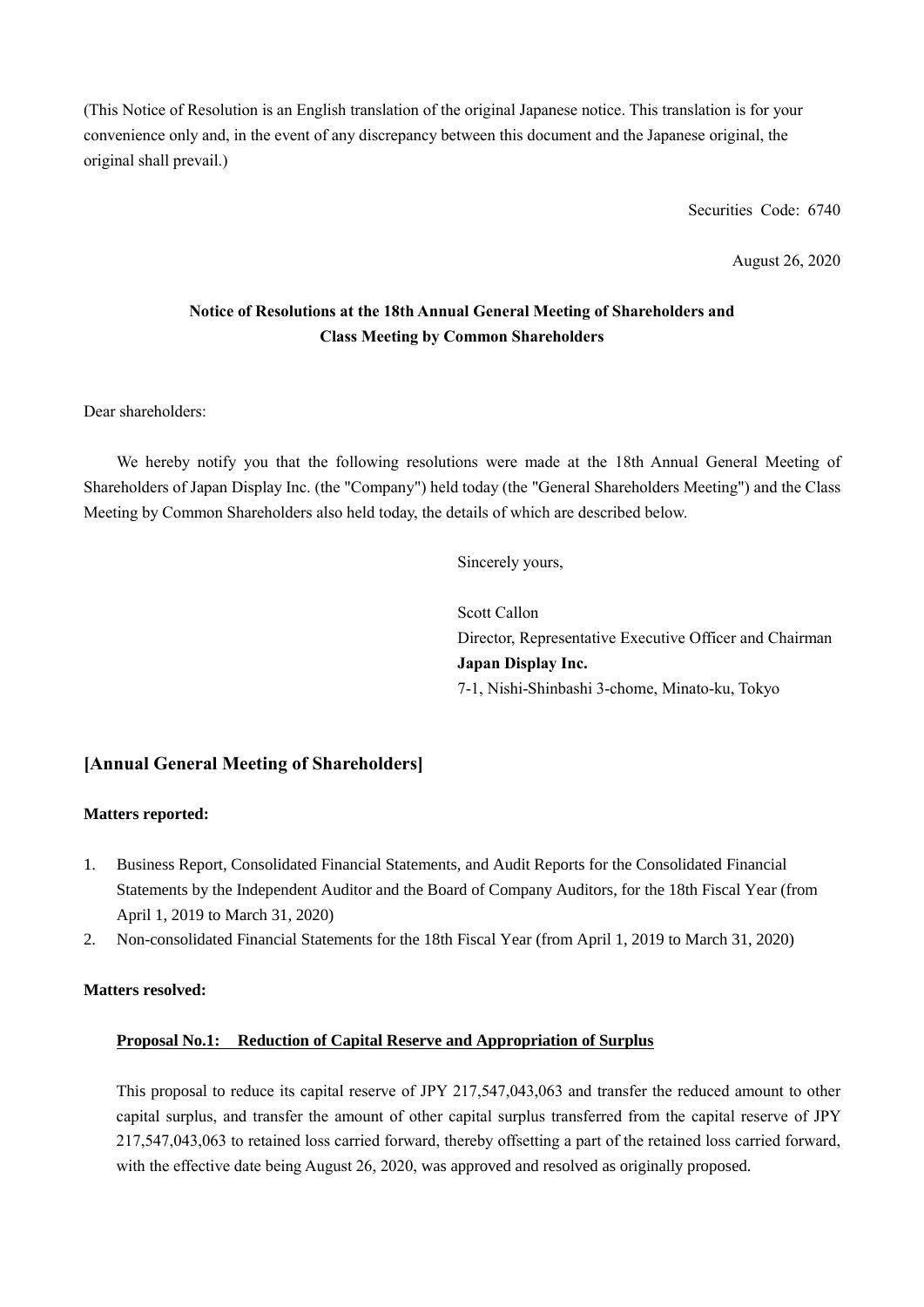### **Proposal No. 2: Partial Amendments to the Articles of Incorporation (1)**

This proposal was approved and resolved as originally proposed. Along with the transition to a company with a committee governance structure, the Company has amended its Articles of Incorporation by establishing new provisions regarding each committee and executive officers, as well as deleting provisions regarding supervisory auditors and the audit and supervisory board. The Company has also made necessary changes, including the adjustment of article numbers due to such amendment.

### **Proposal No. 3: Partial Amendments to the Articles of Incorporation (2)**

This proposal was approved and resolved as originally proposed. In order to issue new classes of shares, i.e., Japan Display Inc. class D preferred shares (the "Class D Preferred Shares") and Japan Display Inc. class E preferred shares (the "Class E Preferred Shares"), which are the underlying shares of Japan Display Inc. 12th series stock acquisition rights (the "Stock Acquisition Rights"), the Company has amended its Article of Incorporation by establishing new provisions concerning Class D Preferred Shares and Class E Preferred Shares.

While the amendment to the Articles of Incorporation takes effect on condition that: (i) Proposal Nos. 3 and 4 be approved as originally proposed at the Annual General Meeting of Shareholders; and (ii) the proposal for the partial amendment to the Articles of Incorporation be approved as originally proposed at each of the general meetings of common shareholders, class shareholders of Japan Display Inc. class A preferred shares, and class shareholders of Japan Display Inc. class B preferred shares (collectively, the "Respective General Meetings of Class Shareholders"), these proposals were approved and resolved at the Respective General Meetings of Class Shareholders.

# **Proposal No. 4: Issuance of Class D Preferred Shares and Stock Acquisition Rights through Thirdparty Allotment**

This proposal to issue Class D Preferred Shares and the Stock Acquisition Rights by means of third-party allotment to Ichigo Trust (the "Third-party Allotment) was approved and resolved as originally proposed.

While the Third-party Allotment takes effect on condition that: (i) Proposal Nos. 3 and 4 be approved as originally proposed at the Annual General Meeting of Shareholders; and (ii) the proposal for the partial amendment to the Articles of Incorporation be approved as originally proposed at the Respective General Meetings of Class Shareholders.

Overview of the Class D Preferred Shares and the Stock Acquisition Rights is as follows.

| (1) | Number of new shares to be<br>issued (Number of shares to be<br>offered) | 500 Class D Preferred Shares |
|-----|--------------------------------------------------------------------------|------------------------------|
|     | Amount to be paid in                                                     | JPY 10,000,000 per share     |
|     | Total proceeds                                                           | JPY 5,000,000,000            |

#### (1) Class D Preferred Shares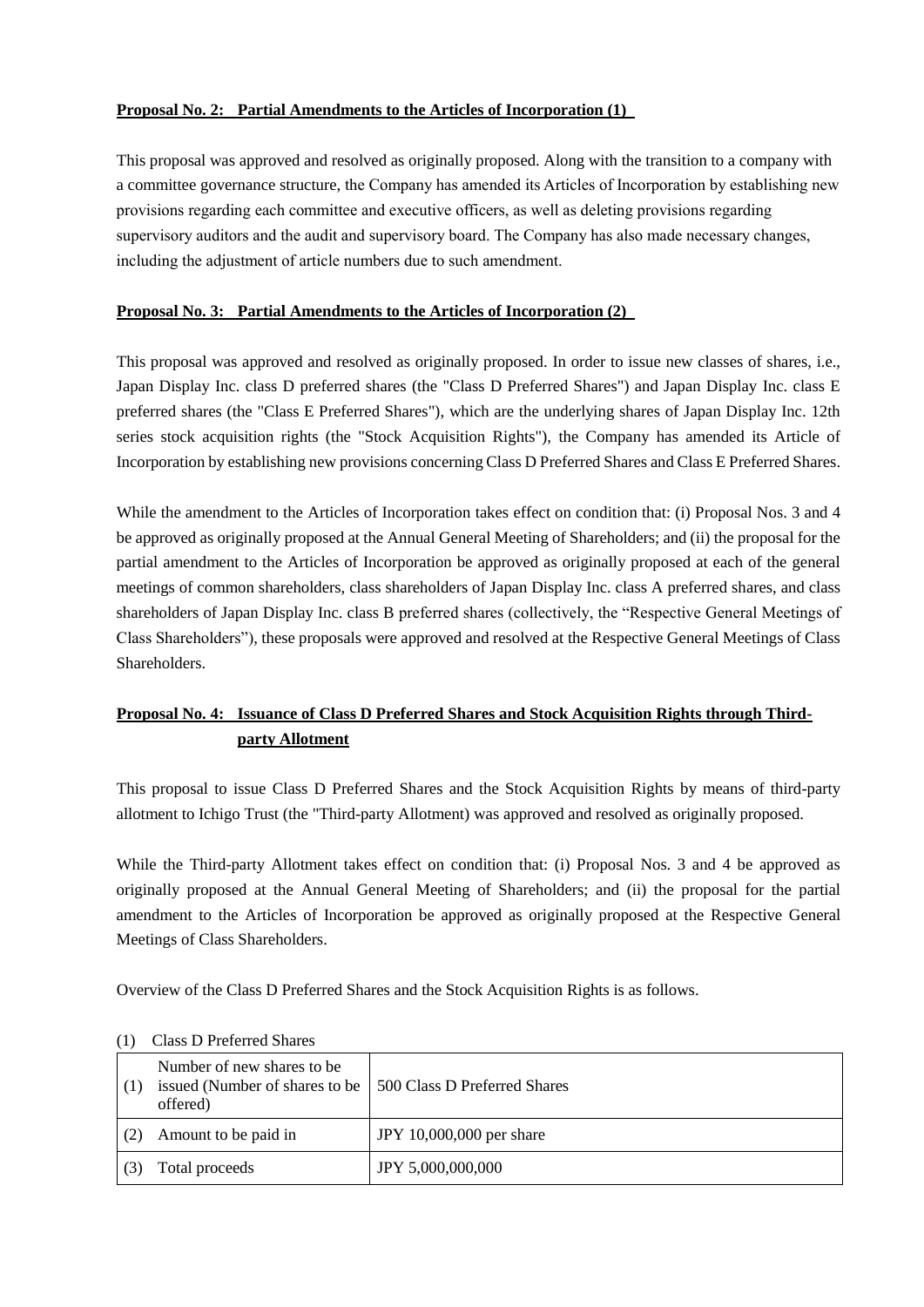| (4) | Amounts of capital and capital<br>reserve to be increased | Amount of capital to be increased: JPY 2,500,000,000 (JPY<br>$5,000,000$ per share)<br>Amount of capital reserve to be increased: JPY 2,500,000,000 (JPY<br>5,000,000 per share)                                                                                                                                                                                                                                                                                                                                             |
|-----|-----------------------------------------------------------|------------------------------------------------------------------------------------------------------------------------------------------------------------------------------------------------------------------------------------------------------------------------------------------------------------------------------------------------------------------------------------------------------------------------------------------------------------------------------------------------------------------------------|
| (5) | Method of offering                                        | The Class D Preferred Shares will be allotted through third-party<br>allotment to the expected allottee.                                                                                                                                                                                                                                                                                                                                                                                                                     |
| (6) | Expected allottee                                         | Ichigo Trust                                                                                                                                                                                                                                                                                                                                                                                                                                                                                                                 |
| (7) | Payment date                                              | August 28, 2020 (Friday)                                                                                                                                                                                                                                                                                                                                                                                                                                                                                                     |
| (8) | Other                                                     | Under the conditions of the Class D Preferred Shares, on or after the<br>first anniversary of the payment date of the Class D Preferred Shares,<br>the Class D Preferred Shareholders will be able to convert the Class D<br>Preferred Shares into common shares in the Company by exercising<br>the common share-consideration put options.<br>Under the conditions of the Class D Preferred Shares, any transfer of<br>the Class D Preferred Shares is prohibited without approval of the<br>Company's board of directors. |

# (2) Stock Acquisition Rights

| (1) | Type and number of shares<br>underlying the stock<br>acquisition rights | 5,540 Class E Preferred Shares                                                                                                                                                                                                                                                                                                                                                                                                                                                                                                                                                                                                                                                                                                                                                                                                                                                                                                                                                                                                                                                                                                             |
|-----|-------------------------------------------------------------------------|--------------------------------------------------------------------------------------------------------------------------------------------------------------------------------------------------------------------------------------------------------------------------------------------------------------------------------------------------------------------------------------------------------------------------------------------------------------------------------------------------------------------------------------------------------------------------------------------------------------------------------------------------------------------------------------------------------------------------------------------------------------------------------------------------------------------------------------------------------------------------------------------------------------------------------------------------------------------------------------------------------------------------------------------------------------------------------------------------------------------------------------------|
| (2) | Number of stock acquisition<br>rights                                   | 20                                                                                                                                                                                                                                                                                                                                                                                                                                                                                                                                                                                                                                                                                                                                                                                                                                                                                                                                                                                                                                                                                                                                         |
| (3) | Payment price of stock<br>acquisition rights                            | JPY 0                                                                                                                                                                                                                                                                                                                                                                                                                                                                                                                                                                                                                                                                                                                                                                                                                                                                                                                                                                                                                                                                                                                                      |
| (4) | Exercise period                                                         | From October 1, 2020 to June 30, 2024 (if the day is not the Company's<br>business day, the business day immediately preceding that day)                                                                                                                                                                                                                                                                                                                                                                                                                                                                                                                                                                                                                                                                                                                                                                                                                                                                                                                                                                                                   |
| (5) | Exercise price                                                          | JPY 10,000,000 per share                                                                                                                                                                                                                                                                                                                                                                                                                                                                                                                                                                                                                                                                                                                                                                                                                                                                                                                                                                                                                                                                                                                   |
| (6) | Method of offering                                                      | The Stock Acquisition Rights will be allotted through third-party<br>allotment to the expected allottee.                                                                                                                                                                                                                                                                                                                                                                                                                                                                                                                                                                                                                                                                                                                                                                                                                                                                                                                                                                                                                                   |
| (7) | Expected allottee                                                       | Ichigo Trust                                                                                                                                                                                                                                                                                                                                                                                                                                                                                                                                                                                                                                                                                                                                                                                                                                                                                                                                                                                                                                                                                                                               |
| (8) | Allotment date                                                          | August 28, 2020 (Friday)                                                                                                                                                                                                                                                                                                                                                                                                                                                                                                                                                                                                                                                                                                                                                                                                                                                                                                                                                                                                                                                                                                                   |
| (9) | Other                                                                   | (Stock Acquisition Rights)<br>Under the conditions of the Stock Acquisition Rights, the exercise<br>period of the Stock Acquisition Rights will be from October 1, 2020<br>to June 30, 2024 (if the day is not a Company's business day, the<br>business day immediately preceding that day). However, in the<br>Additional Capital Alliance Agreement, the Company and Ichigo<br>Trust agreed that the Stock Acquisition Rights will become<br>exercisable gradually quarter by quarter on or after October 1, 2020<br>as follows:<br>5 (total amount of the exercise price: JPY 13,850,000,000): from<br>(i)<br>October 1, 2020 to September 30, 2023 (if the day is not a<br>Company's business day, the business day immediately<br>preceding that day; the same applies below);<br>5 (total amount of the exercise price: JPY 13,850,000,000): from<br>(ii)<br>January 1, 2021 to December 31, 2023;<br>(iii) $5$ (total amount of the exercise price: JPY 13,850,000,000): from<br>April 1, 2021 to March 31, 2024; and<br>(iv) $5$ (total amount of the exercise price: JPY 13,850,000,000): from<br>July 1, 2021 to June 30, 2024. |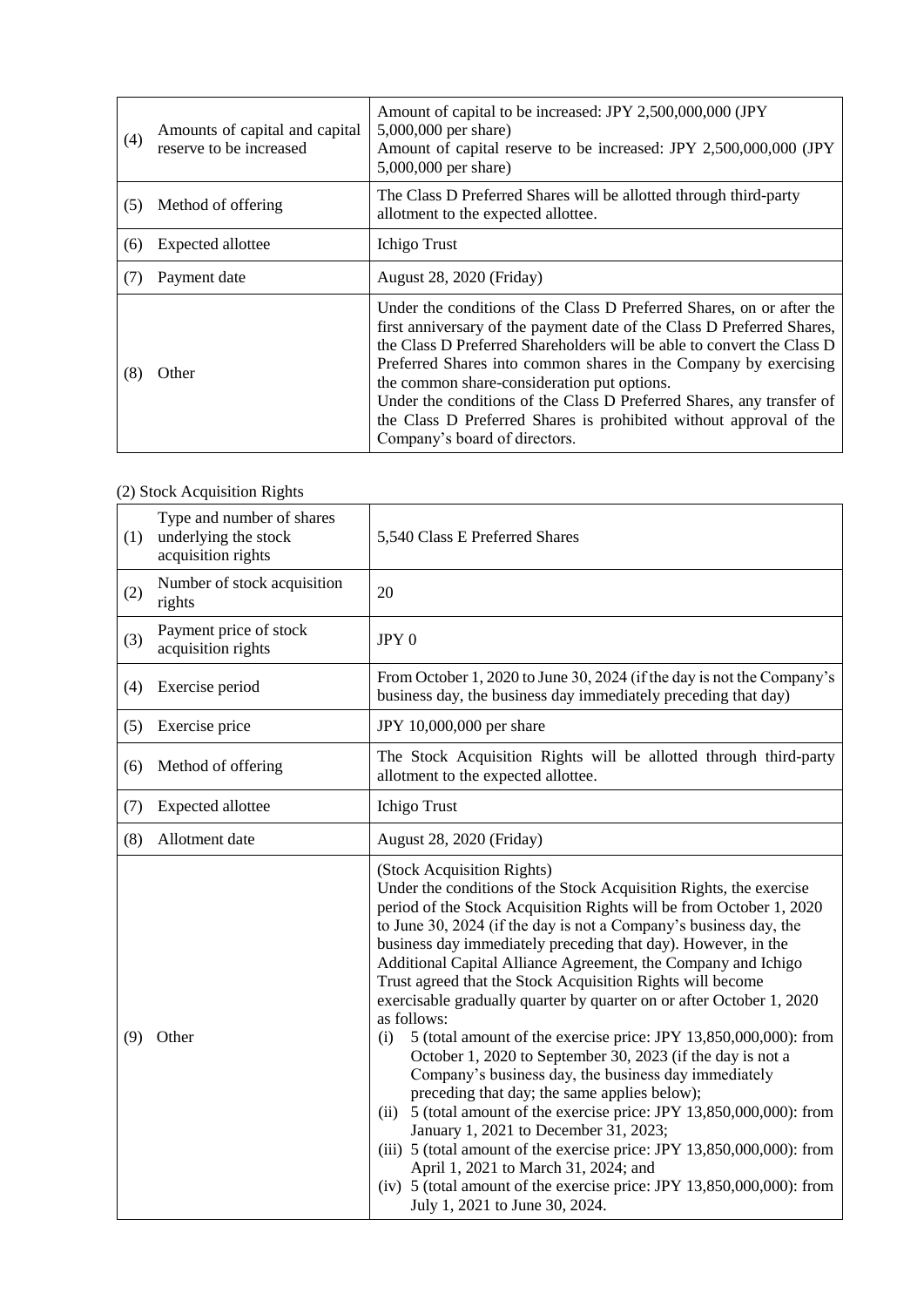| Under the conditions of the Class E Preferred Shares, any transfer of<br>the Class E Preferred Shares is prohibited without approval of the |
|---------------------------------------------------------------------------------------------------------------------------------------------|
|---------------------------------------------------------------------------------------------------------------------------------------------|

#### **Proposal No. 5: Election of Seven (7) Directors**

This proposal was approved and resolved as originally proposed. Messrs. Scott Callon, Ryosuke Kuwada\* and Nobuyuki Higashi\* were re-elected and assumed their office. Messrs. Toshihiro Ueki, Nobuyuki Nakano\*, Ms. Tamane Ozeki\* and Mr. Toshiaki Kawashima\* were newly elected and assumed their office. (Note) The Persons with asterisk (\*) by their name are Outside Directors.

## **[Class Meeting by Common Shareholders]**

#### **Matters resolved:**

#### **Proposal: Partial Amendments to the Articles of Incorporation**

This proposal was approved and resolved as originally proposed. As this proposal is identical to Proposal No. 3 "Partial Amendments to the Articles of Incorporation (2)" for the General Meeting of the Shareholders.